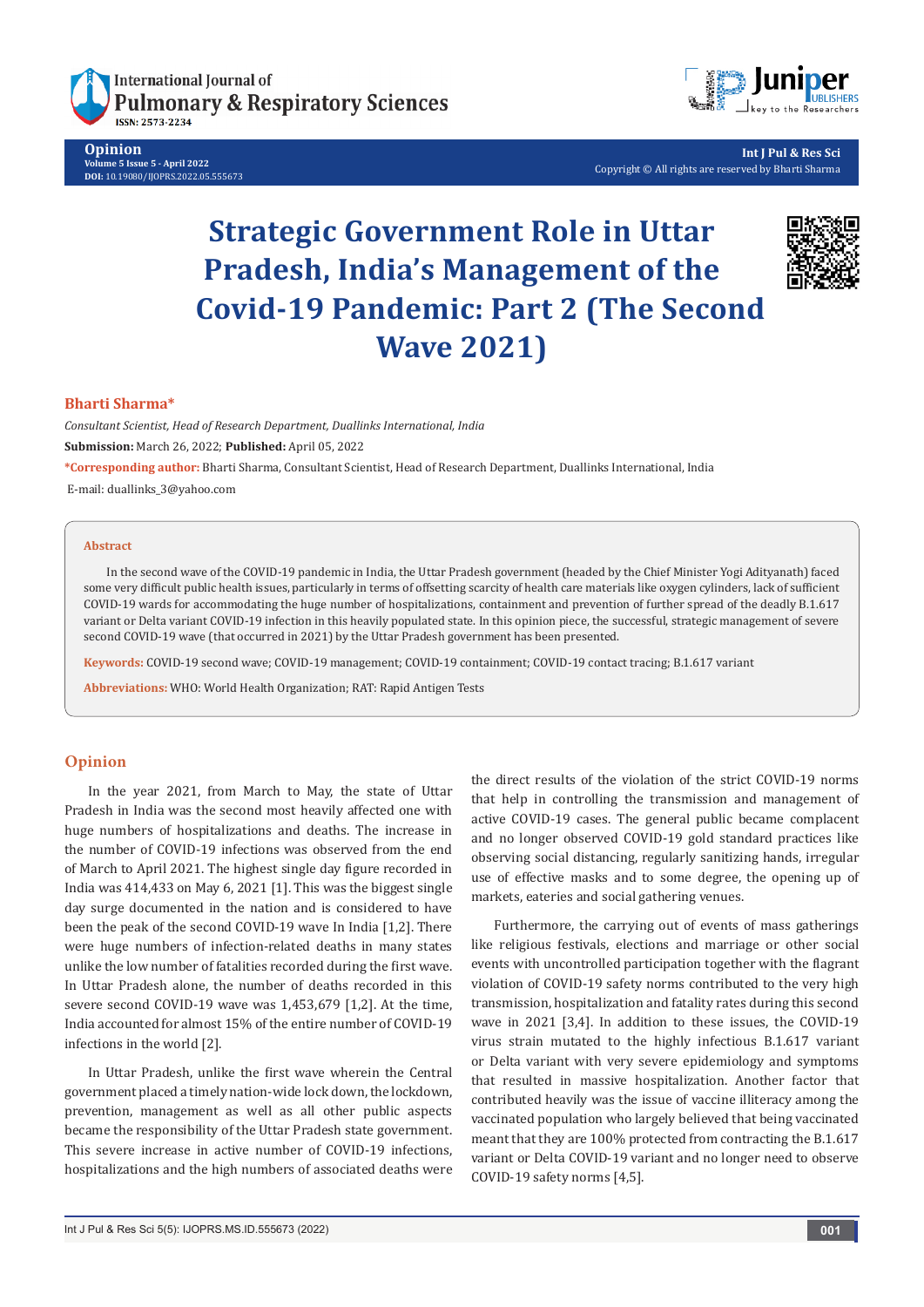The Uttar Pradesh state government faced a gigantic task of not only bolstering up the severely strained health care infrastructure of the state, serious shortages of oxygen cylinders and the management of the dead crowding up the choked crematoriums of the state. The state government led by the Chief Minister Yogi Adityanath faced these challenges admirably by making provision of extra COVID-19 treatment wards, making adequate provision of sufficient oxygen supplies and other needed medical equipment within two weeks. The most serious issue which the Uttar Pradesh state government had to control amidst the second wave was the further transmission and increase in daily new COVID-19 case load. To this end, the state government made strategic and informed policy implementation that were appreciated by other state leaders, the central government and the (The World Health Organization, WHO) [2].

The Uttar Pradesh state government began a house-tohouse active case tracing initiative for the unaware populations within rural segments of the state where the transmission was uncontrolled and the vaccination rate very low due to vaccine illiteracy and hesitancy coupled with false myths and poor awareness of COVID-19 facts. This initiative was carried out in conjunction with WHO staff for the quick containment of the rapid transmission of the mutated strains prevalent in India. The state healthcare workers tested individuals that exhibited COVID-19 symptoms using rapid isolation, swift education on COVID-19 home care or management and very vigilant contact tracing [2,6]. The Uttar Pradesh government teams successfully covered more than 97,942 villages in over 75 state districts within the short period of just (starting from 5th May 2021) in the country's India's most populated state having a population of over 231 million people [2,6]. Every individual rural COVID-19 monitoring team was made up of two staff members that carried out house-to-house visits in every rural settlement and provided rapid testing facilitated by Rapid Antigen Tests (RAT) kits. The COVID-19 positive individuals were rapidly isolated and provided with a healthcare kit and given relevant education on the correct control and management of their COVID-19 infection. Follow ups were made regularly to ensure compliance and diligent contact tracing and subsequent testing with the RT-PCR kit followed by quarantine measures was done by the designated rapid response team [2,6].

In another strategic effort, the Uttar Pradesh state government deployed two mobile vans to cater to every block in a state district (for purposes of rapid testing and sample collection to further bolster the initiatives being deployed within community health care centres. In total, during the second COVID-19 wave of 2021, the Uttar Pradesh state government made use of 141,621 teams combined with as many as 21,242 supervisory staff belonging to the state's health department to ensure adequate coverage of every affected rural population. The WHO provided on ground support to the Uttar Pradesh government in terms of providing training as well as micro planning for this COVID-19 management initiative. There was also provision of monitoring in terms of WHO field officers who shared daily, real-time feedback with the state government officials. This was very helpful in making informed decisions on adaptation and change of the initiative for maintaining its effectiveness [2,6]. The WHO made the final reports.

The strategic control, management and handling initiative of the second wave of COVID-19 by the Uttar Pradesh state government was successful in the mitigation of high transmission rates in rural segments of the states as the rapid response teams provided testing, medical kits and awareness on correct protocols of quarantine, management and isolation in individual homes and hospitals even in remote areas. The population was also given correct education on the importance of COVID-19 vaccination and the benefits of following COVID-19 safety norms. The rapid as well as highly effective strategies of Uttar Pradesh state government led by the Chief Minister Yogi Adityanath during the severe second COVID-19 wave experienced in 2021 in preventing transmission and fatalities in both urban and rural segments of this most heavily populated Indian state. The strategies and lessons learnt by this exemplary Uttar Pradesh state government COVID-19 management model can serve as a role model for other countries in the current ongoing fourth wave of COVID-19 being experienced in USA, UK, China and any other affected nations.

### **References**

- 1. [Rocha IC, Goyal S, Rackimuthu S, Jain S \(2021\) SARS-CoV-2 variants of](https://pubmed.ncbi.nlm.nih.gov/35146356/)  [concern: implications on the second wave of COVID-19 in India. Infez](https://pubmed.ncbi.nlm.nih.gov/35146356/)  [Med 29\(3\): 492-494.](https://pubmed.ncbi.nlm.nih.gov/35146356/)
- 2. [\(2021\) UTTAR PRADESH Going the last mile to stop COVID-19. World](https://www.who.int/india/news/feature-stories/detail/uttar-pradesh-going-the-last-mile-to-stop-covid-19)  [Health Organization.](https://www.who.int/india/news/feature-stories/detail/uttar-pradesh-going-the-last-mile-to-stop-covid-19)
- 3. [Chakraborty C, Sharma AR, Bhattacharya M, Agoramoorthy G, Lee](https://pubmed.ncbi.nlm.nih.gov/34022371/)  [SS, et al. \(2021\) The current second wave and COVID-19 vaccination](https://pubmed.ncbi.nlm.nih.gov/34022371/)  [status in India. Brain Behav immun 96: 1-4.](https://pubmed.ncbi.nlm.nih.gov/34022371/)
- 4. [Kar SK, Ransing R, Arafat SY, Menon V \(2021\) Second wave of COVID-19](https://pubmed.ncbi.nlm.nih.gov/34095794/)  [pandemic in India: Barriers to effective governmental response. E](https://pubmed.ncbi.nlm.nih.gov/34095794/)  [Clinical Medicine 36: 100915.](https://pubmed.ncbi.nlm.nih.gov/34095794/)
- 5. [Ghosh D, Sarkar A, Chouhan P \(2021\) COVID-19 second wave: District](https://www.sciencedirect.com/science/article/pii/S2667010021002006)  [level study of concentration of confirmed cases and fatality in India.](https://www.sciencedirect.com/science/article/pii/S2667010021002006)  [Environmental Challenges 5: 100221.](https://www.sciencedirect.com/science/article/pii/S2667010021002006)
- 6. [\(2021\) B.1.617 variant of concern at global level: WHO. Hindustan](https://www.hindustantimes.com/india-news/b1617-variant494I.C.N.%20Rocha,%20S.%20Goyal,%20S.%20Rackimuthu,%20et%20al.of-concern-at-global-level-who-101620675440094.html)  [Times.](https://www.hindustantimes.com/india-news/b1617-variant494I.C.N.%20Rocha,%20S.%20Goyal,%20S.%20Rackimuthu,%20et%20al.of-concern-at-global-level-who-101620675440094.html)